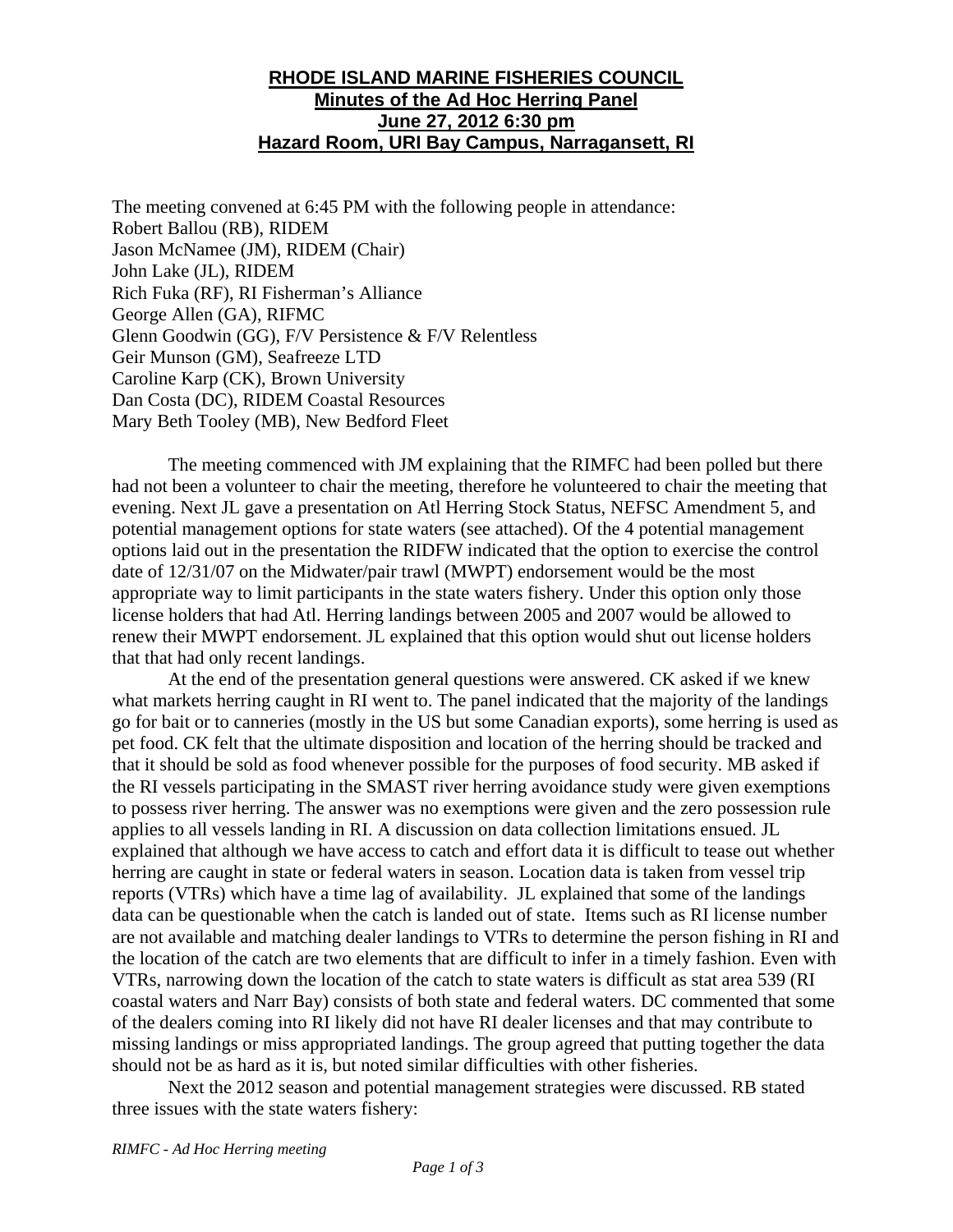Gear conflicts within and external to the herring fishery Area 2 closing early

Fish caught in RI not being landed in RI.

GA and RF both noted that river herring bycatch should also be considered an issue for discussion. MB and GG stated that this year was a rare occurrence and that usually the fish move down the coast over time instead of staying in RI waters all winter. This resulted in all of the vessels operating in a very small area. It was noted by the majority of the group that the behavior of some of the pair trawling vessels from out of state was a major factor this year and was the main contributor to the gear conflicts. With the exception of these vessels the other vessels fished responsibly and were in communication with each other to ensure some level of fairness and safety. CK brought up another issue which was that the ACL may not consider the ecological role of Atl. Herring in the food web and the consequences of the catch dispositions that send it away from our region. She noted that ecosystem management is an important consideration and that management bodies should move away from single species management. MB pointed out that the next herring benchmark assessment (2012) does take into account ecosystem factors and addresses herring importance as a prey species. RB pointed out that RI does take these things into consideration for other species in state waters, i.e. menhaden, but it would be difficult to manage the herring fishery in RI waters in the same manner.

Next the group gave their recommendations on how to go forward with management of Atl. Herring in state waters. DC had stated that vessels fishing herring in state waters should be required to land the fish in RI. This would give more of an economic benefit to the state from the fishery and make it so the vessels participating in the fishery interact more and thus become more courteous of each other. RB noted that interstate commerce laws would likely not allow this approach.

RF presented a written recommendation from Jim Ruhle, a local herring fisherman, who could not attend the meeting (attached). The Ruhle proposal suggests that the state manage area 2 similar to how it is done in area 1 by opening and closing the fishing based on considerations of the rate of harvest, fish present, and weather. JL asked what the time frame is for setting the days out in area one. MB stated that it was generally 4 weeks in advance and managed several times during the season. RF presented another option from Gerry Caravalho who also could not attend (attached). This proposal would ban pair trawling in RI between November and February. GM noted that RI fishermen were the original pair trawling innovators in our area back in the 70's and that we were that vessels that had gear conflicts with regional fishermen, it is a traditional fishery. This was worked out with communication within the fleet. RF went on to say that he sees the merits of both proposals he also would support the DC recommendation if it is not prohibited by commerce laws. DC stated that neither of those options would prevent the bad players in the fishery to return to state waters and that behavior is at the core of the problem which is difficult to address. JM stated that the state could not simply ban a couple of individuals and stated that equitable management is required in this case, thus the reason for the options put forward by the DFW in the presentation. MB suggested looking into reciprocity with the states of origin of the fleet and that there may be an opportunity there for rulemaking. She pointed out that the state of NH, for example, does not allow trawling in their state waters.

GG gave his recommendation next. He stated that 2012 was a rare event and we should be happy to have such a bounty of fish and that we shouldn't limit ourselves with regulations that may prevent RI fishermen from capitalizing on good fishing years. He noted that river herring are recovering and that the recent article in the local paper is biased and negative towards the herring fleet who does not want to catch river herring as a bycatch either because of the problems it creates. He also noted that several boats are dropping out of the local fishery and moving elsewhere in the country. He does not recommend any new management at this time.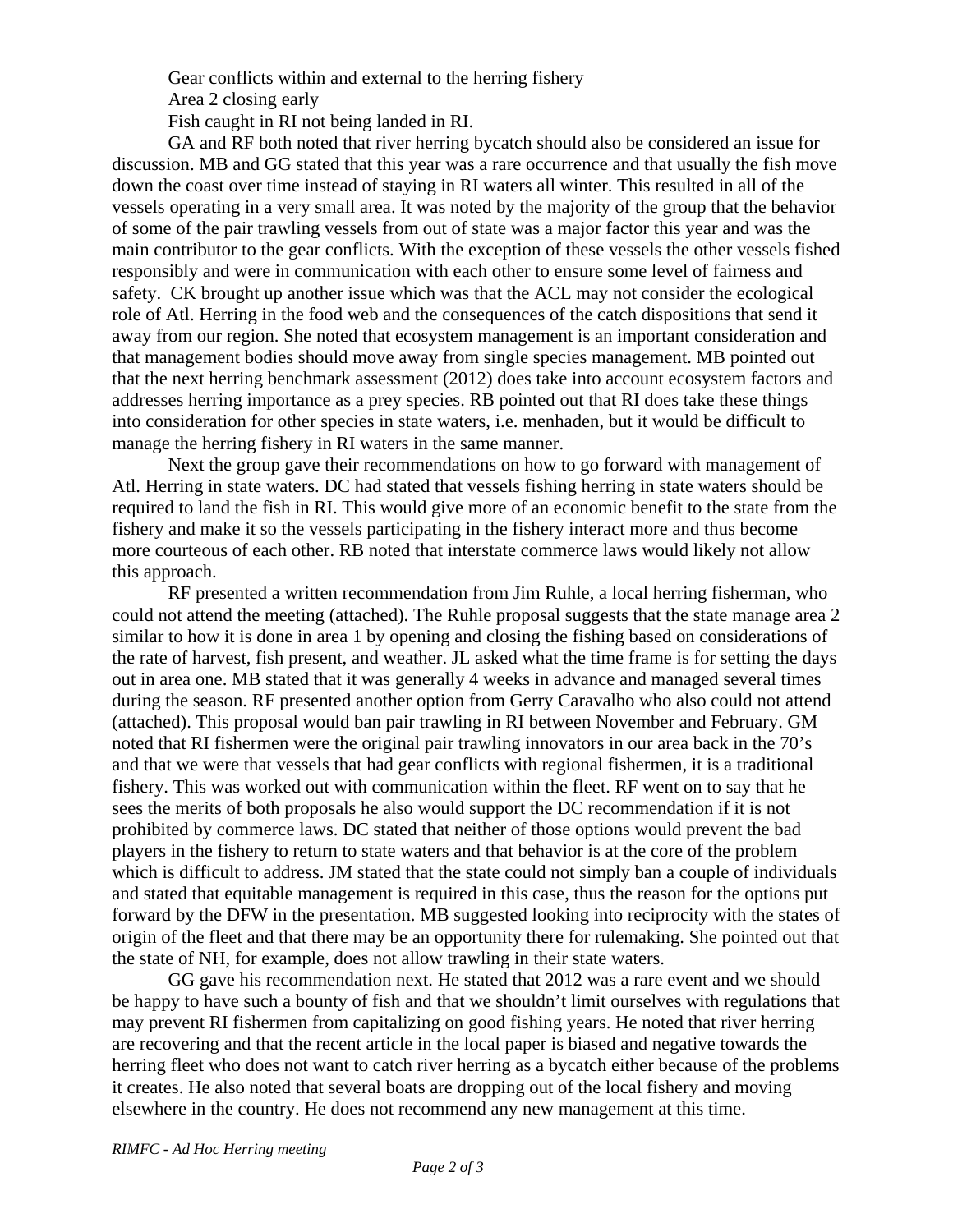CK gave her recommendation next, noting that research and management is shifting to look at baselines and ecosystem considerations. Research has suggested that single system management reduces the trophic hierarchy of a system and results in new assemblages of species, notably jellyfish and other pelagic invertebrates. She stresses that bycatch can have far reaching consequences and that banning pair trawling would help this because that method of fishing has potential for the largest bycatch by volume. Additionally she suggested that auctioning off shares in the quota would help to limit participation and foster stakeholder stewardship of the fishery.

GA gave his recommendation next. He supports the  $100\%$  observer on Cat a/b/c vessels as well as the approach of avoiding hotspots of river herring bycatch proposed by amendment 5. He stresses the need to address river herring bycatch as river herring are an important resource to the state. He points out that 2 % river herring bycatch in the herring fishery amounts to 700k pounds which could have large impacts on local discrete populations whose numbers are at low levels.

MB gave her recommendation next, she agrees with GG that no new management be pursued at this time. She stated that her company has been fishing in RI for a long time and in fact landed in RI prior to the river herring prohibition. She stated that they never have any problems with RI fishermen because they communicate on the water and work in cooperation with them. Changing the behavior of the "bad actors" is at the heart of solving many of the gear issues. She suggested more communication between vessels and if that fails more enforcement actions. She stated that some federal permits require captains to take a class for education and awareness to the requirements and that it may be appropriate. She pointed out that banning pair trawling does not address the bycatch issue because fishing would still take place and all gears have the same potential to catch river herring. In response to a suggestion made by CK on auctioning off of the quota, she stated that if quota was auctioned off it would raise the price of herring and have negative impacts on the lobster industry. She also said that she would consider landing her fish in RI but has concerns about the river herring moratorium.

GM gave his recommendation next, he agrees that we have too many regulations on the fishery already and more would not be helpful. He stated that responsible industry working with the states is the solution. He stated that making more rules may have the unintended consequence of limiting RI fishermen's capitalizing on abundant fish in state waters. He strongly stated that herring markets should not consider the disposition of the fish and that herring be sold with out restriction. He stated that river herring bycatch is being addressed and supports the avoidance strategy, economically it is in the herring fishery's best interest to have no river herring bycatch.

After recommendations had finished RB reiterated that forcing fish to be landed in state waters was likely not an option due to commerce laws. He will look into stepping up enforcement and will consider a meeting with OLE/USCG and industry prior to the season. He asked if state waters have a threshold of carrying capacity of vessels that participate in the fishery. The panel responded that it is not an issue if all participants communicate and take turns setting into the schools. Having no other business the meeting concluded at 9 pm.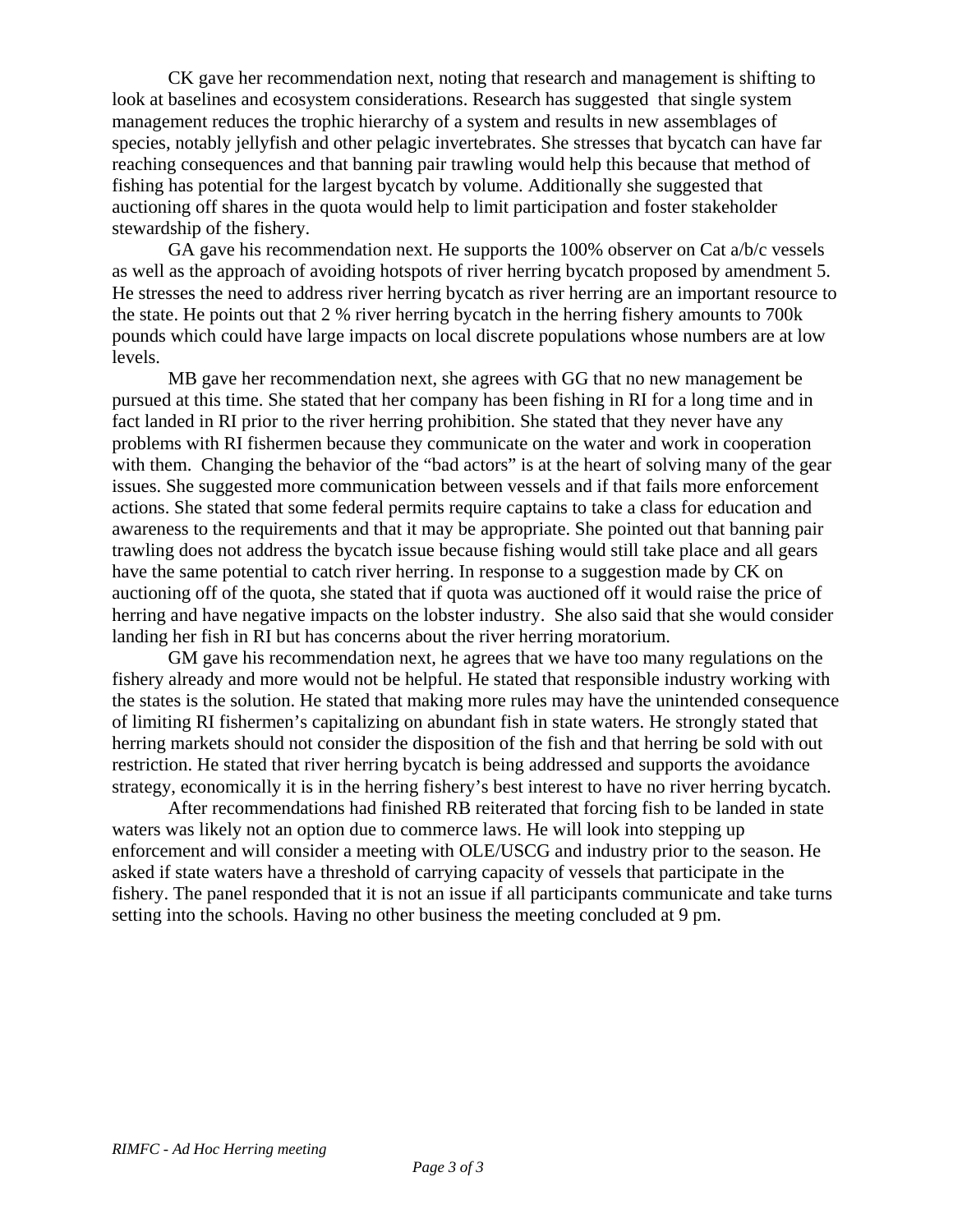

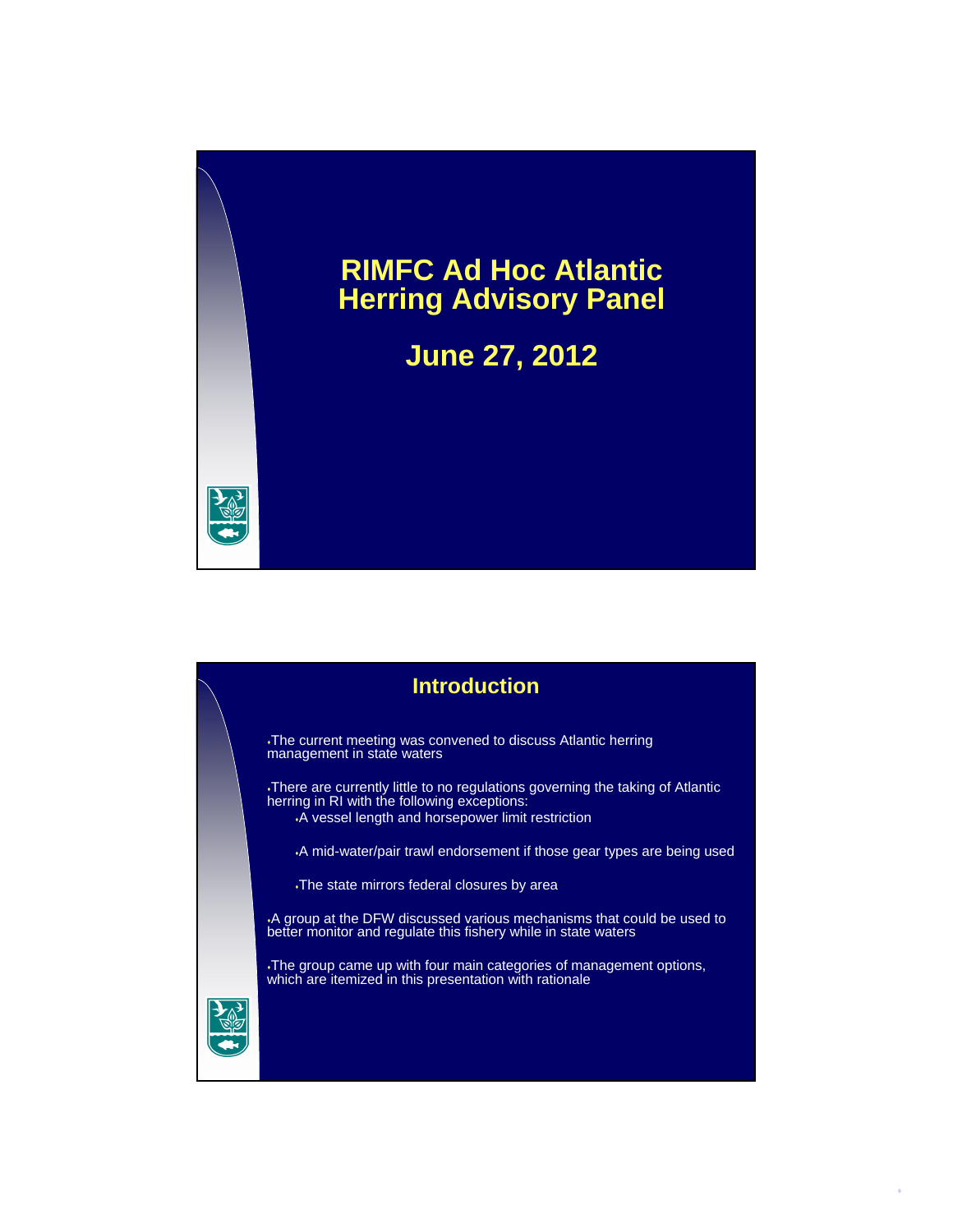

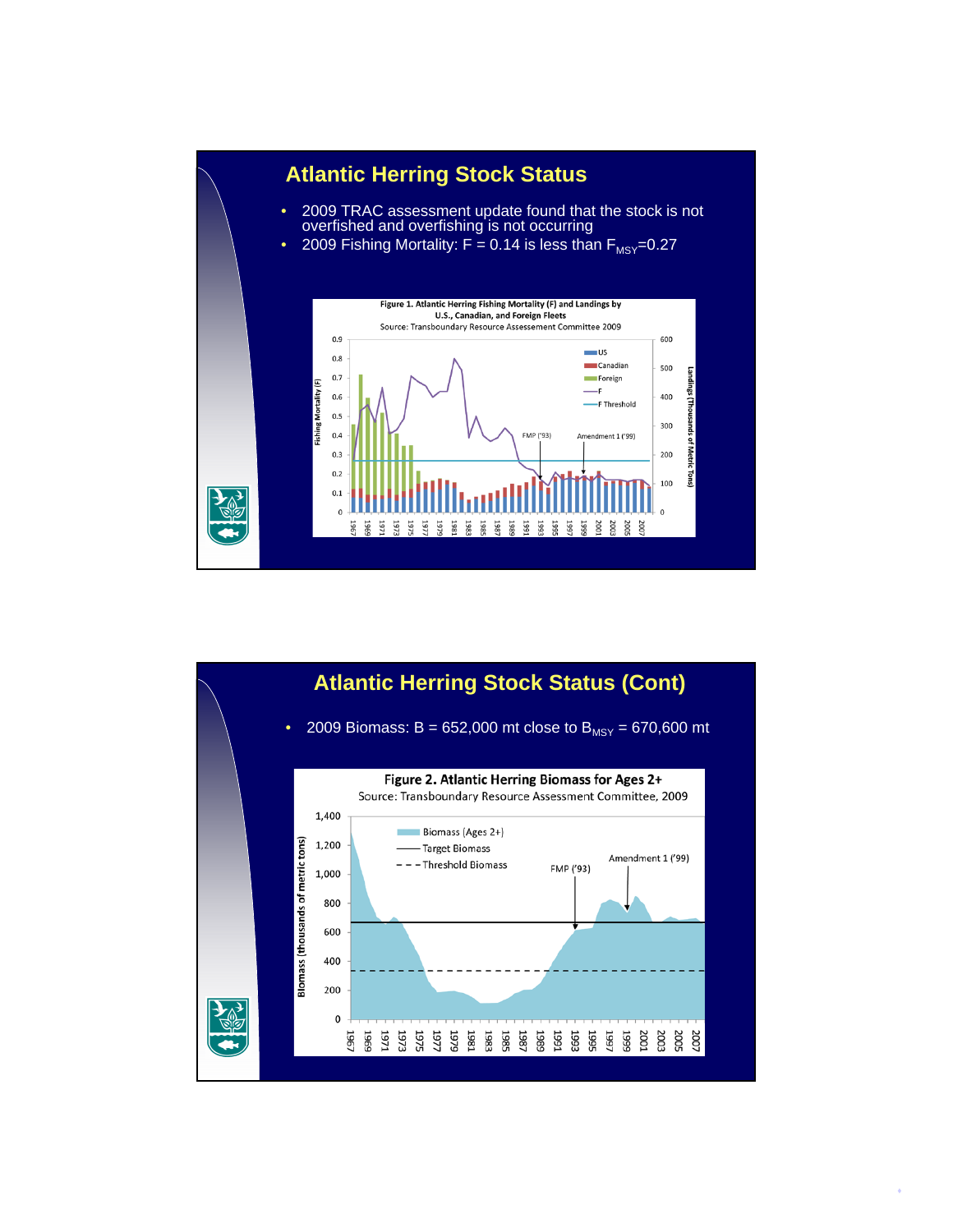

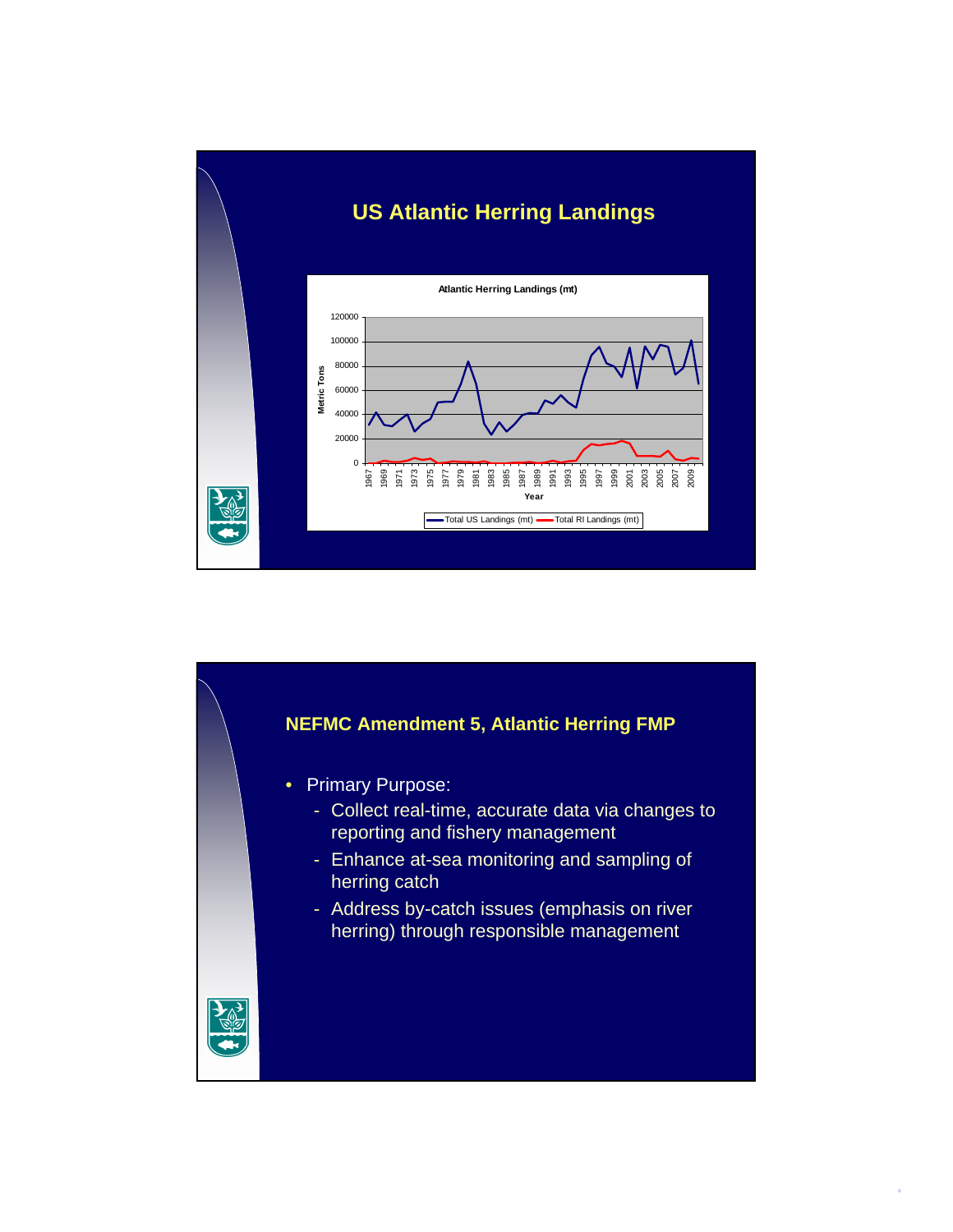## **Recommended Adjustments to the Herring FMP (Sec 3.1)**

- Redefine "transfer at sea" and "offload"
- Clarify VMS requirements as well as possession limits for multiple vessel operations and provisions for at-sea transfers
- Create an at-sea herring dealer permit
- Modify pre-trip and landing notification requirements
- Require dealers to accurately weigh all fish
- Allow higher incidental possession limit (20,000 lbs) to mackerel permit holders



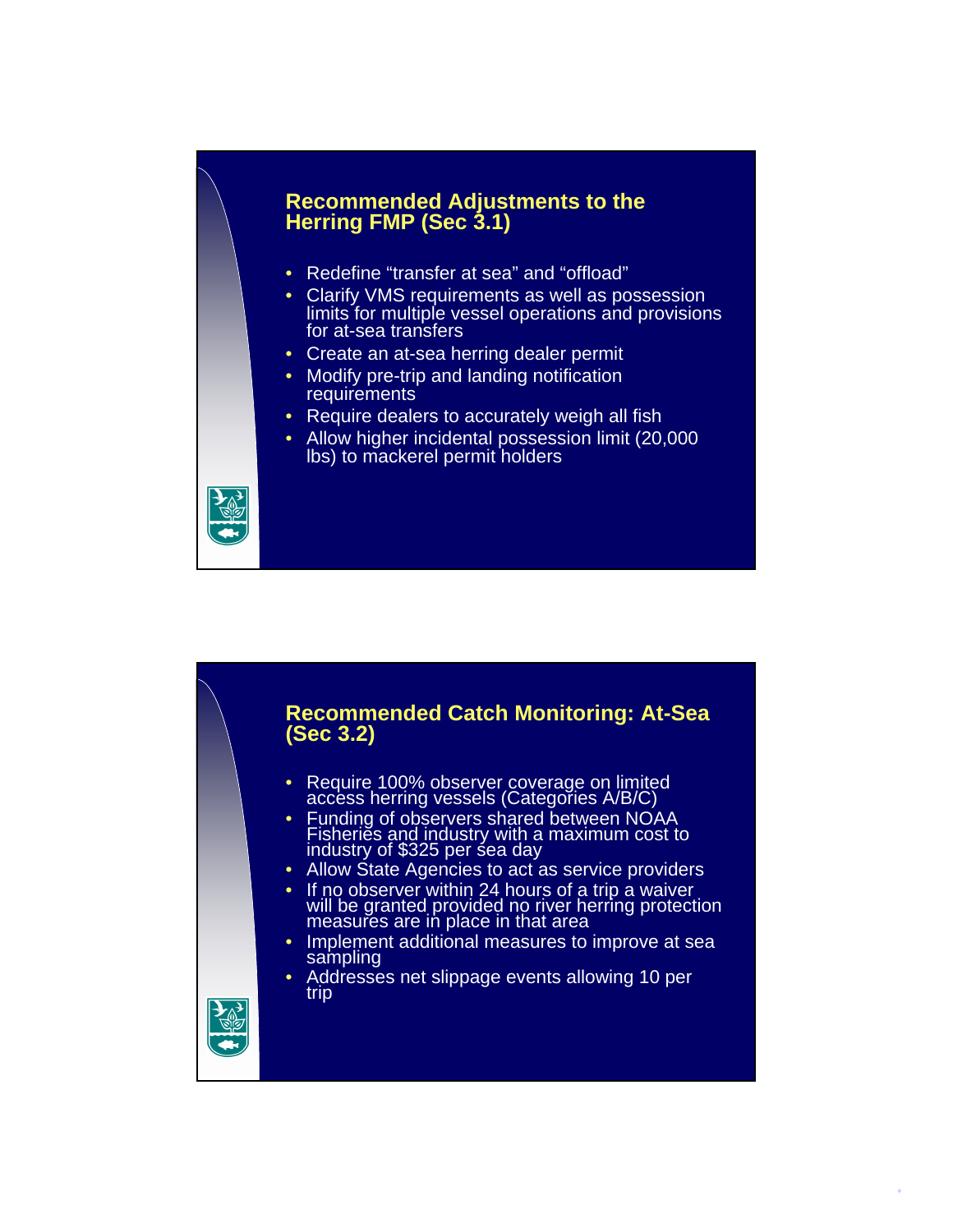# **Recommended Management Measures to Address River Herring Bycatch (Sec 3.3)**

- The council will pursue river herring catch caps when better data is available
- Two-phase bycatch avoidance approach:
	- Currently underway conducted by SFC, SMAST, MADMF
	- P1 Identifies bycatch avoidance areas, focuses monitoring in these areas during the appropriate season, and issues warnings if areas with high potential bycatch are observed
	- P2 Will evaluate success of project, refine rules governing fleet tracking, notification, monitoring triggers, and avoidance for a potential framework adjustment

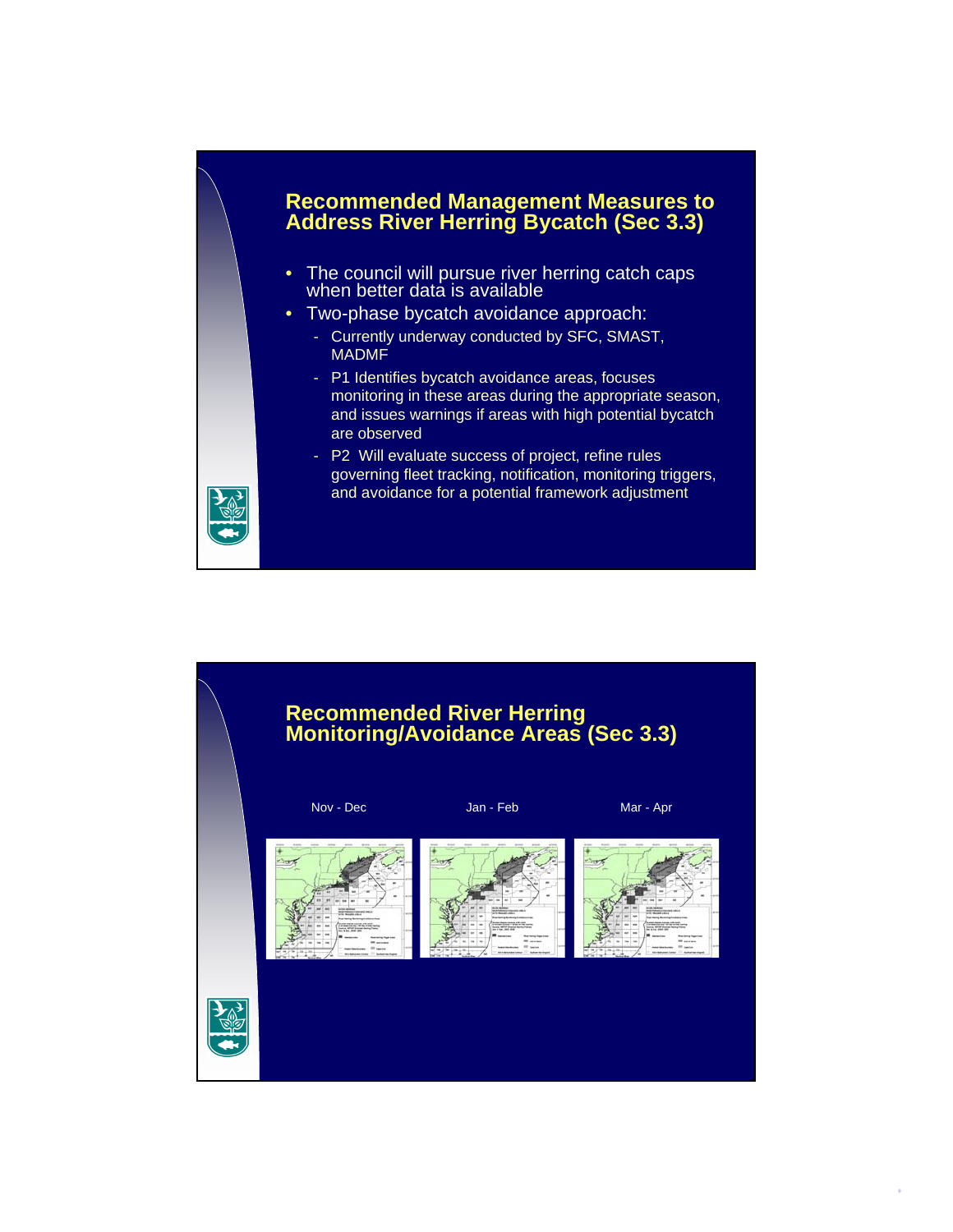

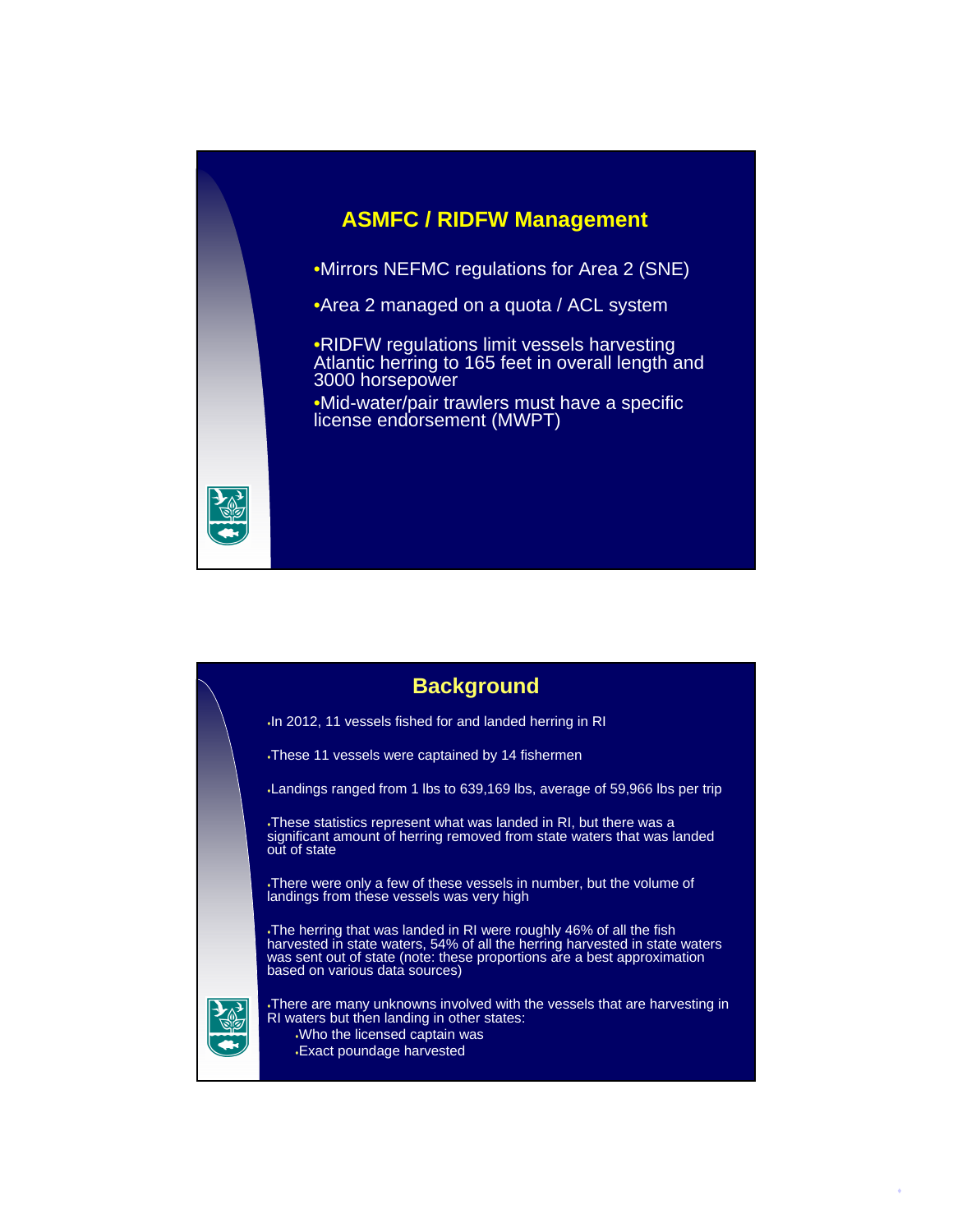# **Move in to Restricted Species Endorsement Category**

This would limit the fishery to :

- Multipurpose
- PEL with restricted finfish endorsement
- State residents with FLANDR or MPLAND permits (landing only)

This would reduce the pool of eligible participants from its open and unrestricted access status, fixing number of eligible people

Based on 2011, this would not impact the existing fishery that is landing in RI, with two unknown participants

The effect on those landing herring out of state is unknown

Will not solve the presumed issue of an out of state vessel hiring an eligible license holder while fishing in state waters



There is potential for unintended consequences as the number of non restricted endorsement holders who may have harvested herring at some point during the year was unclear

Bycatch of prohibited species (i.e. river herring) may provide a viable justification for the restricted categorization

## **Develop a Set of Traditional Management Rules for Atlantic Herring**

#### *Quota*

Out of state landings would not be impacted by the existence of a quota.

All fishers would be impacted if there were a state waters closure

There would be difficulties in the justification for developing a quota such as:

Why develop a quota on a species that is not currently in a stressed stock status

How would you set the quota, would it be by a historical period of time, an average of landings over a number of years, etc.

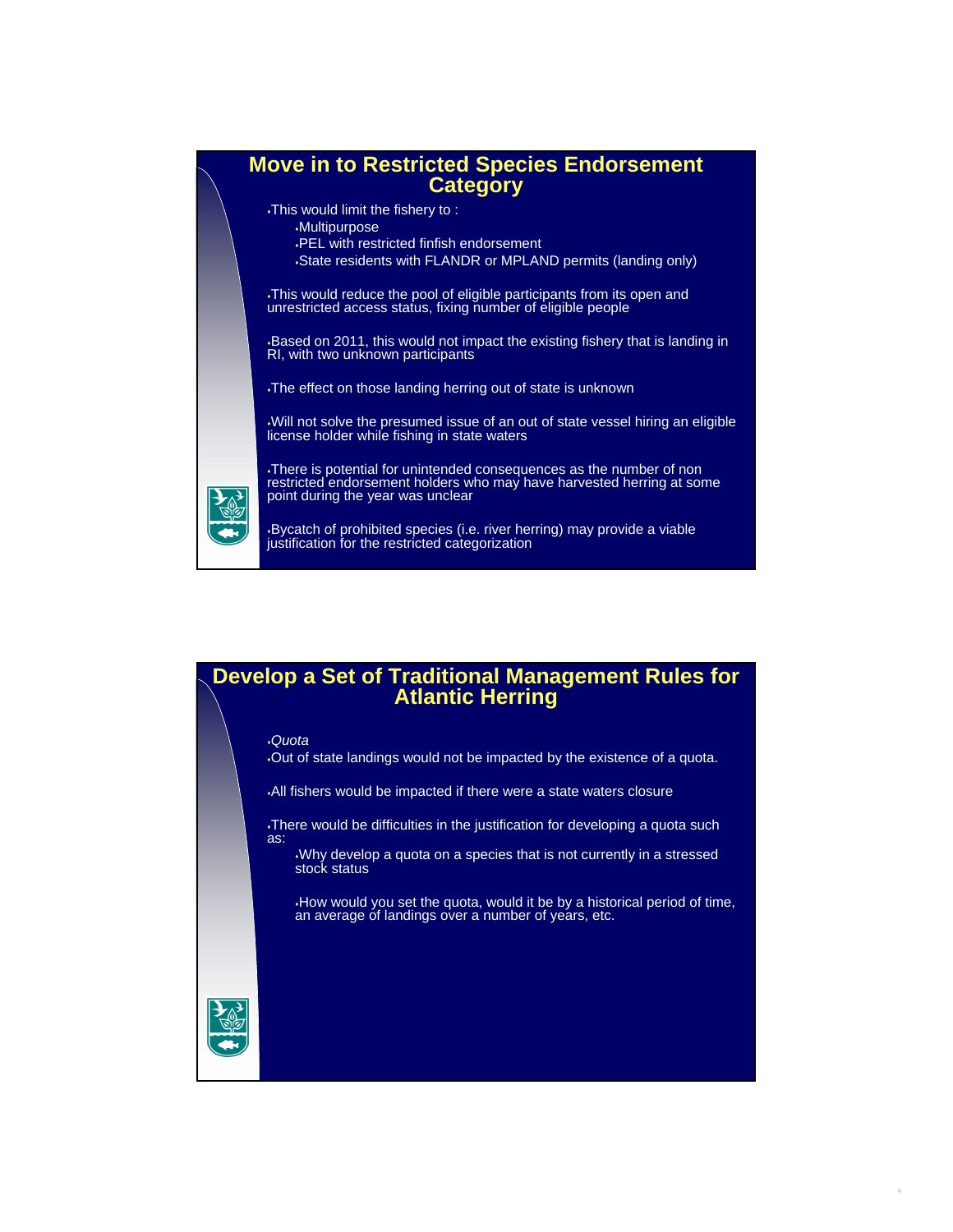

# **Develop a Set of Traditional Management Rules for Atlantic Herring**

#### *Closed Areas*

The use of closed areas would be difficult because the areas could not be made large enough to be effective

Consolidating vessels in to smaller areas could create both a safety concern as well as a potentially increasing bycatch of species like river herring the effort would be concentrated so if bycatch were to occur in an area, there would be more vessels involved

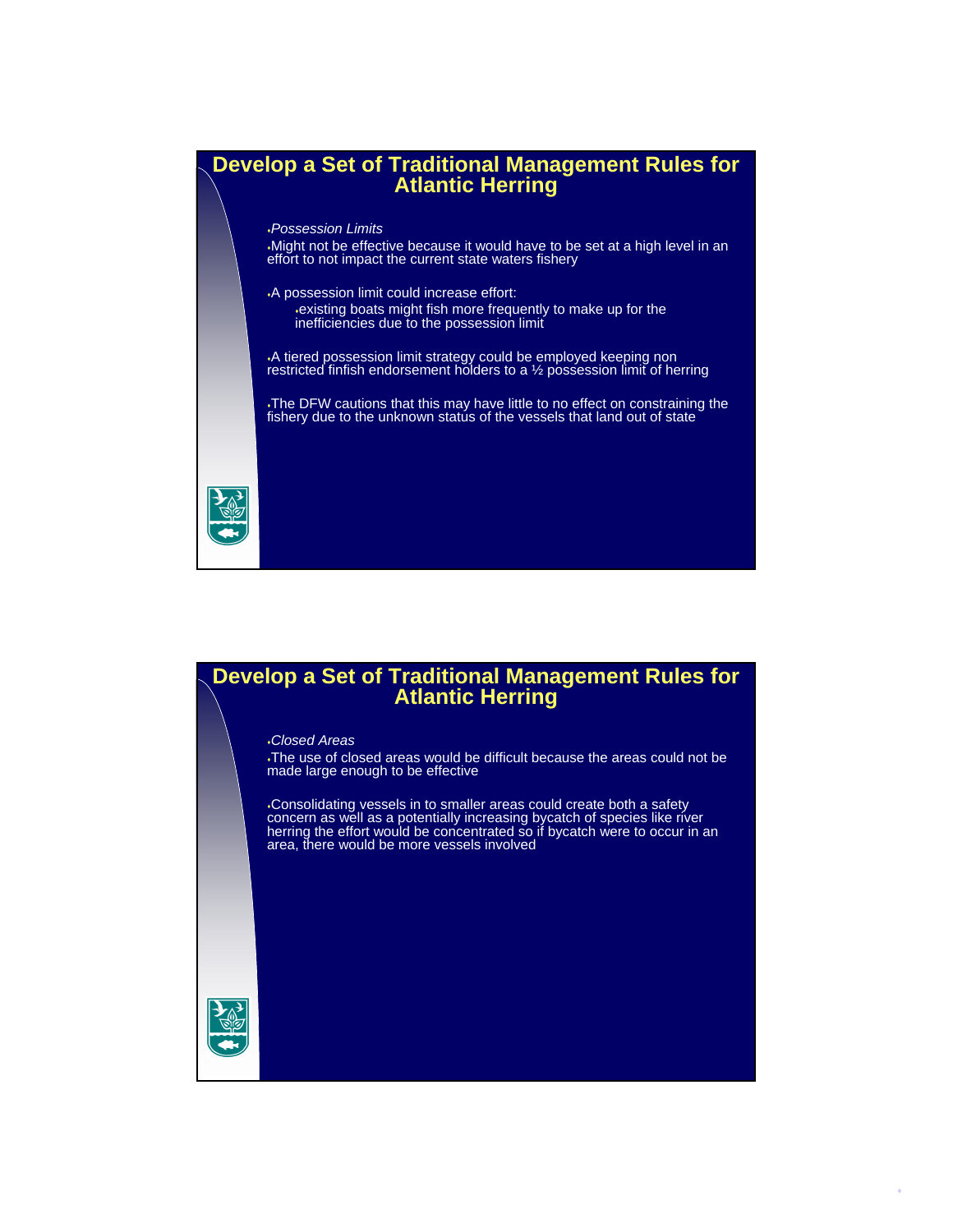